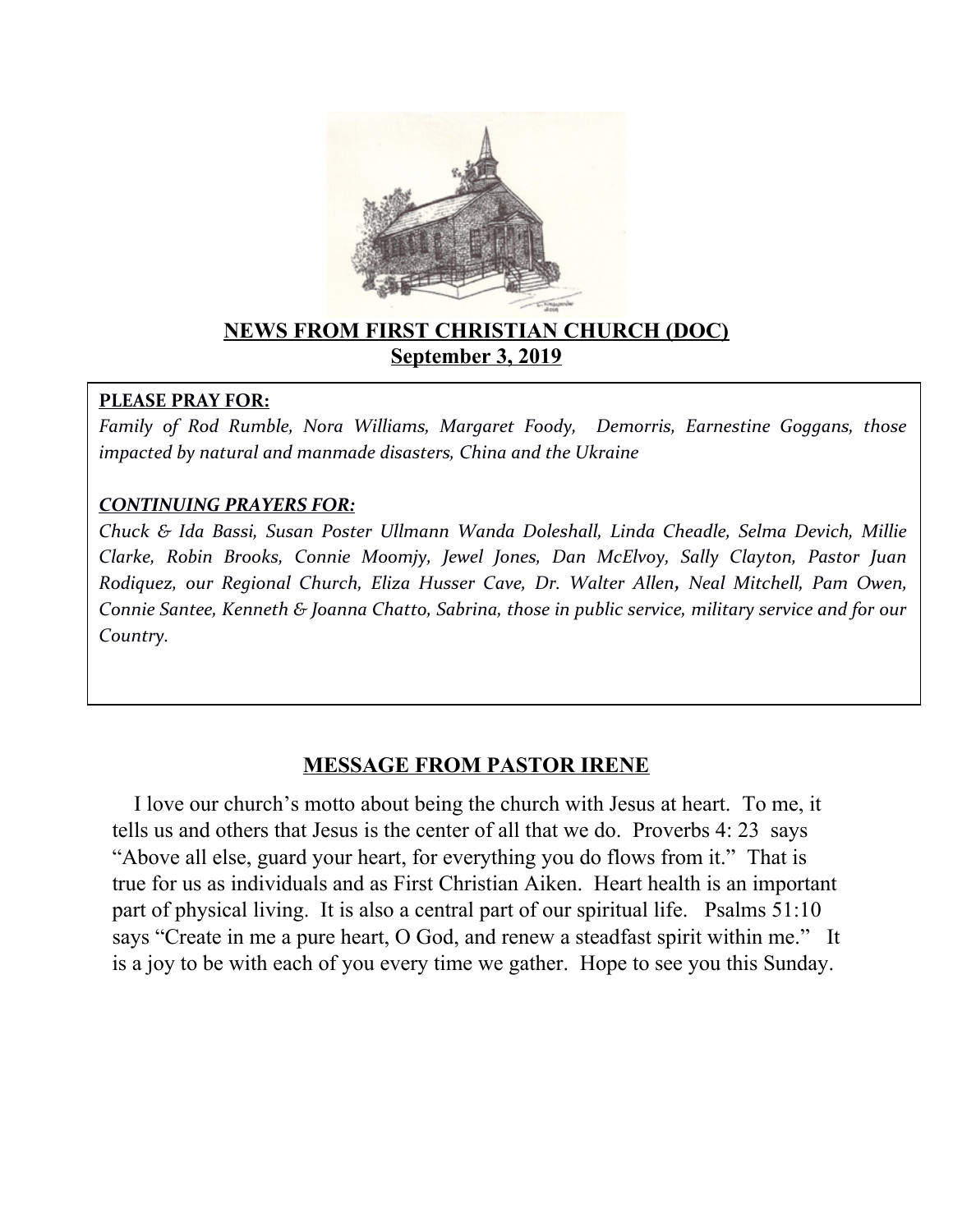# **SPECIAL RECONCILIATION OFFERING SUNDAY, OCTOBER 6, 2019**

As a church body, the Disciples have "been on this journey to embrace and understand an identity as a Church that is pro-reconciling and anti-racist." As we travel on this journey, we recognize that in spite of our differences as believers of God, that our beliefs in God unify us. He is present in all of us.

"Reconciliation Ministry is your mission of embodiment to love one another as Christ loves us." Your donation to this Ministry will be used to build "beloved community through advocacy, intentional conversation and action" in the communities "where we live and serve!" You will have the opportunity to donate on Sunday, October  $6<sup>th</sup>$ , to help our Christian Church (DOC) as we work toward reconciliation.

## **HOT CHILI AND A MOVIE**

Let's get together for good food and a movie, October 25 starting at 5:30 in the Fellowship Hall. There will be a sign up sheet in the Narthex for chili, corn bread, cheese and sour cream or cookies. Lots of people =lots of fun. Contact Paul Wilson 642-1960 if you have any questions.

### **ALL SAINTS DAY CALL FOR NAMES**

We will observe All Saints Day on Sunday, November 3<sup>rd</sup>. We will honor all church members, family members and close personal friends who have died since last All Saints Day. Please call or email the names to the church office or turn them in on any Sunday during October. Their names will be listed in the bulletin and called out during the worship service.

### **FAMILY PROMISE UPDATE:**

The next community meeting will be on Monday, October 28<sup>th</sup> at St. Paul's Lutheran Church. There will be a Newcomer's meeting at 6:30 for people interested in learning more about Family Promise. The general meeting will begin at 7:00 pm and end by 8pm.

### **MEMORIES**

We recently lost one of our beloved members, a copy Pastor Irene's comments from the service for Clara Benfield is attached at the end of the newsletter.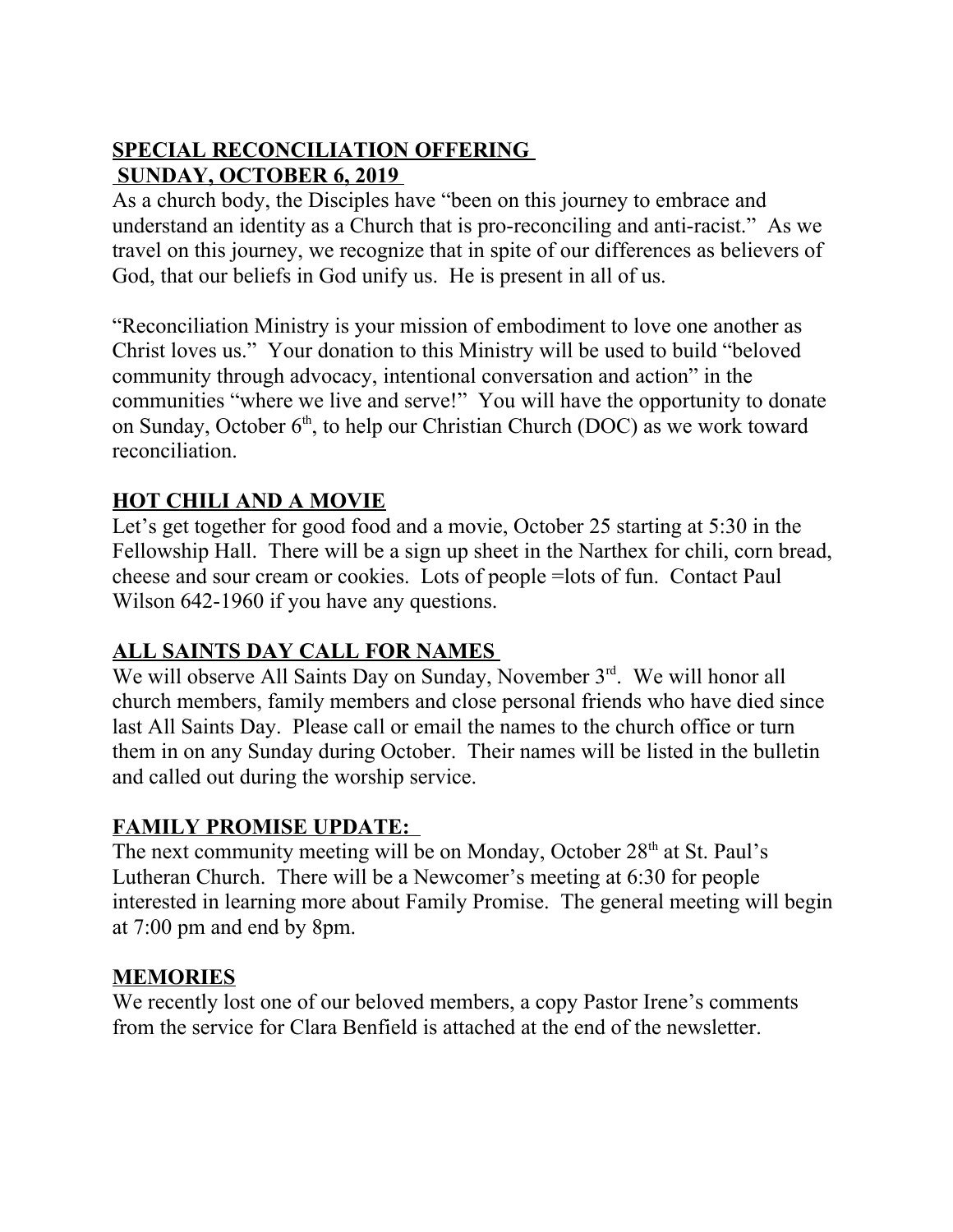**ACTS DONATIONS** for the month of October is Shampoo and Deodorant. Please leave your donations in the Church Office. Thank you for your support!

#### **THIS MONTH IN SERVICE**

Our Deacons this month are Shan Boening and Paula Jones Our Elders are Jim Mitchell and Ida Bassi

#### **DATES TO REMEMBER**

| October 3                                            | DWF 10:00am, Fellowship Hall                             |  |
|------------------------------------------------------|----------------------------------------------------------|--|
| World Communion Sunday<br>October 6                  |                                                          |  |
| Board Meeting 6:00 pm, Fellowship Hall<br>October 10 |                                                          |  |
| NO Elders Meeting                                    |                                                          |  |
| DWM 8:00 Fellowship Hall<br>October 12               |                                                          |  |
| October 13                                           | Carry-In, following Worship Service, Fellowship Hall     |  |
| October 19                                           | Trash & Treasures Sale, 9:00 am Room 3 & Fellowship Hall |  |
| Elders Meeting, 8:30 am Offices<br>October 20        |                                                          |  |

### **WEEKLY ACTIVITIES**

| Monday    | Crafting              | $12:30 \text{ pm}$ in the Library |
|-----------|-----------------------|-----------------------------------|
| Thursday: | <b>Choir Practice</b> | 4:00 pm in the Sanctuary          |
| Sunday:   | Sunday School         | 9:30 in the Fellowship Hall       |
|           | Worship Service:      | $11:00$ in the Sanctuary          |

#### **CONTACT US:**

First Christian Church (Disciples of Christ) 900 Kerr Drive SW Aiken, SC 29803-5394

**Email:** [firstchristianaiken@atlanticbb.net](mailto:firstchristianaiken@atlanticbb.net)

**Website:** www.firstchristian-aiken.org **Church Office:** 803 648-4523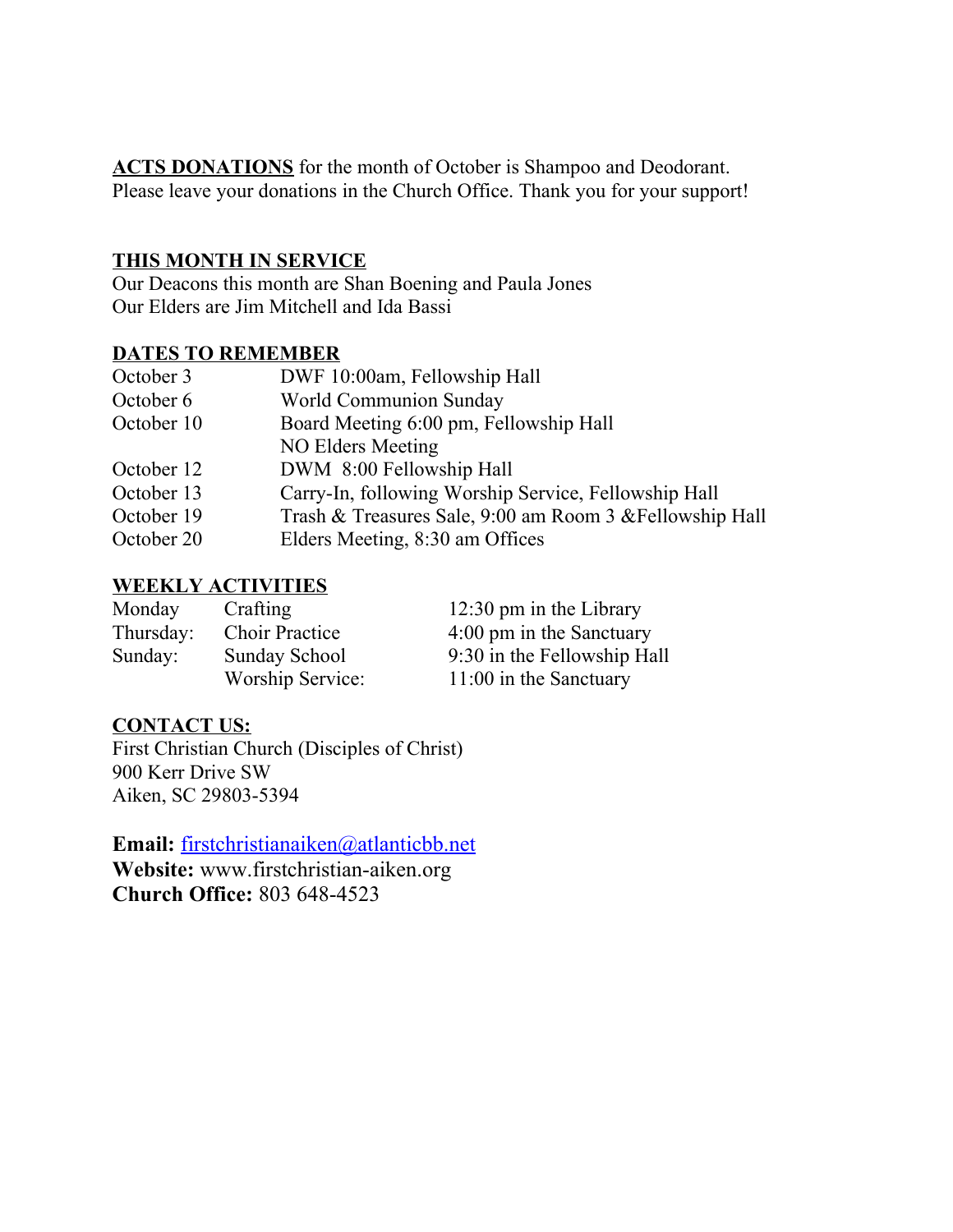#### Remembering Clara

I met Clara about one year ago, and had the privilege of getting to know her through our visits. She told me several times that she wanted a "simple" service, so even though Vicki has told me I can talk as much as I want, I'm going to mind Clara keep my remarks brief and simple.

Clara loved the Bible. I started out taking mine for our visits and one day I forgot and had to use one of hers. It was the Bible of a beloved follower – filled with notes and underlining. It got to where I would "forget" my Bible on purpose in order to borrow hers because I loved seeing what she had written and underlined, which led us to wonderful conversations of faith and life. Later when her eyesight failed further, she was so proud of that little Bible player. She always showed me that it was right there in arms reach for whenever she needed it.

The scripture I want to read in memory of Clara is a scripture that is brief and simple and yet very profound  $-23$ <sup>rd</sup> Psalm  $-$  a Psalm we read together and discussed many times. It will shape my remembrance of Clara. (Read 23<sup>rd</sup> Psalm)

Clara truly trusted that God was indeed her Shepherd! Her faith in Christ was deep and real, and guided all that she did.

When I met her last year, due to her health and her age, she was already walking in the "valley of the shadow of death" – although she was very much alive! She believed that life had meaning and that since she had lived so long, longer than she wanted to some times, especially after her last sister died, she had to figure out why God wasn't taking her since she was so ready. She told me a beautiful story about the process she and God went through that "restored her soul". This process included many rich conversations with God where God told her clearly that it wasn't her time and that she still had a purpose for her life and was still here for a reason.

I selfishly told her that the reason was so that I could meet her and get to know her – and we both enjoyed that thought. But the fact remained that she lived life with purpose and meaning right until the end.

She also lived with no fear. "I will fear no evil"…. Last fall she wanted to meet my family so I took my husband and then 12 yr old son to meet her. Like me, they were smitten. Back then, she left the door unlocked and the wooden door open so that she could see out the glass door. As we drove down the dirt road in